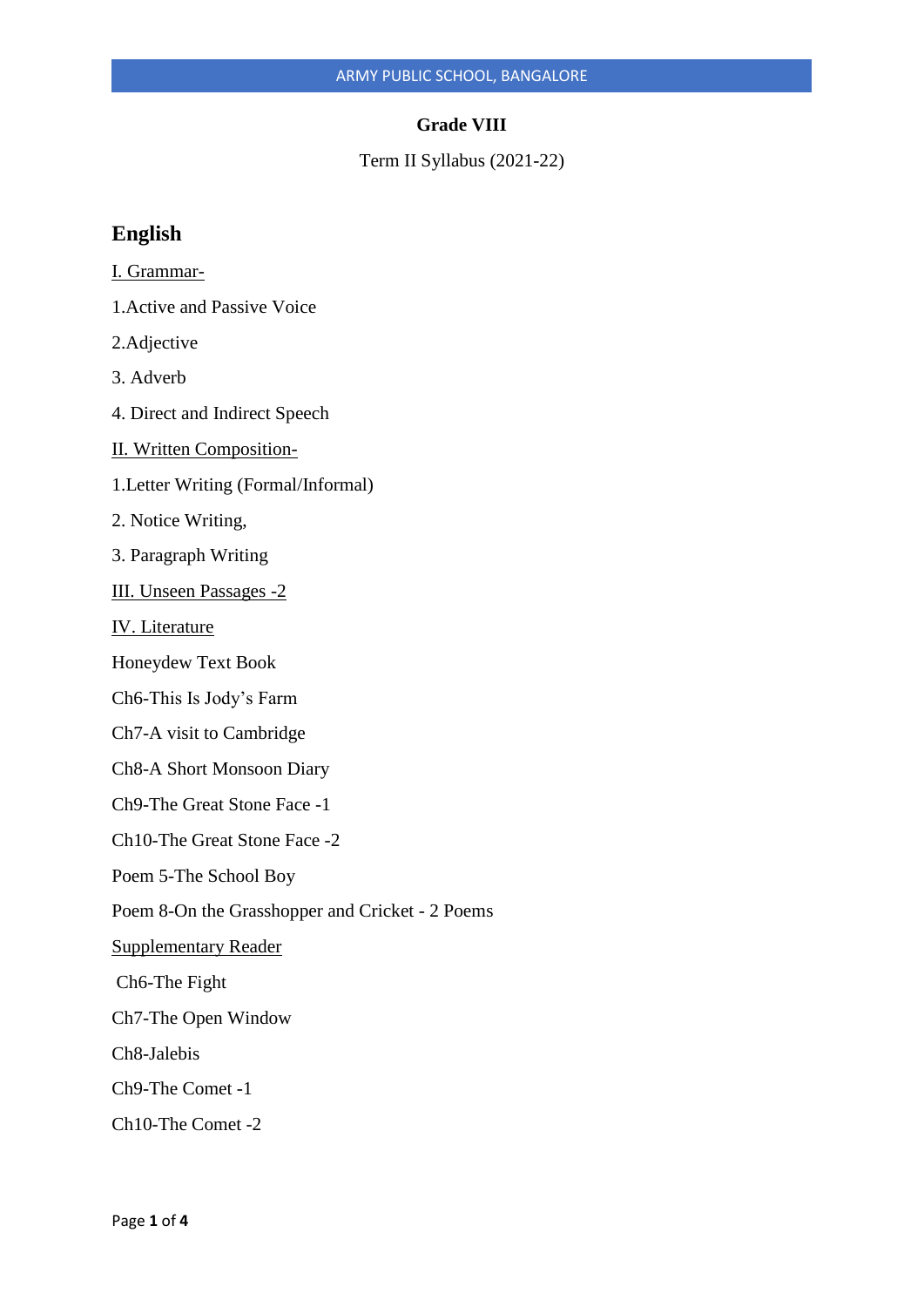## **Hindi**

- पाठ 02. लाख की चूड़ियाँ & पाठ -03 बस की यात्रा (only Grammar)
- पाठ -12. सुदामा चरित
- पाठ -13. जहाँ पहिया है
- पाठ -14. अकबिी लोटा
- पाठ -15. सूिदास के पद
- पाठ -17. बाज और साँप
- पाठ -18. टोपी
- सृजनात्मक लेखन
	- (I) अनुच्छेद लेखन
	- (II) पत्र लेखन
	- (III) चित्र वर्णन

# **Sanskrit**

- चतुर्थः पाठ: सदैव पुरतो निधेनि चरणम्
- पंचम: पाठ: कण्टके िैव कण्टकम्
- षष्ठ: पाठ: गृहं शून्यं सुतां विना
- सप्तम: पाठ: भारतजनताऽहम् $\, \& \,$
- िवम: पाठ: सप्तभनगन्यः

## **Maths**

- Chapter 2- Cubes and Cubes Root
- Chapter 6- Squares and square roots
- Chapter 8- Comparing quantities
- Chapter 9- Algebraic expressions and identities
- Chapter 11- Mensuration
- Chapter 12- Exponents and powers
- Chapter 13- Direct and inverse proportions
- Chapter 14- Factorisation
- Chapter 15- Introduction to graphs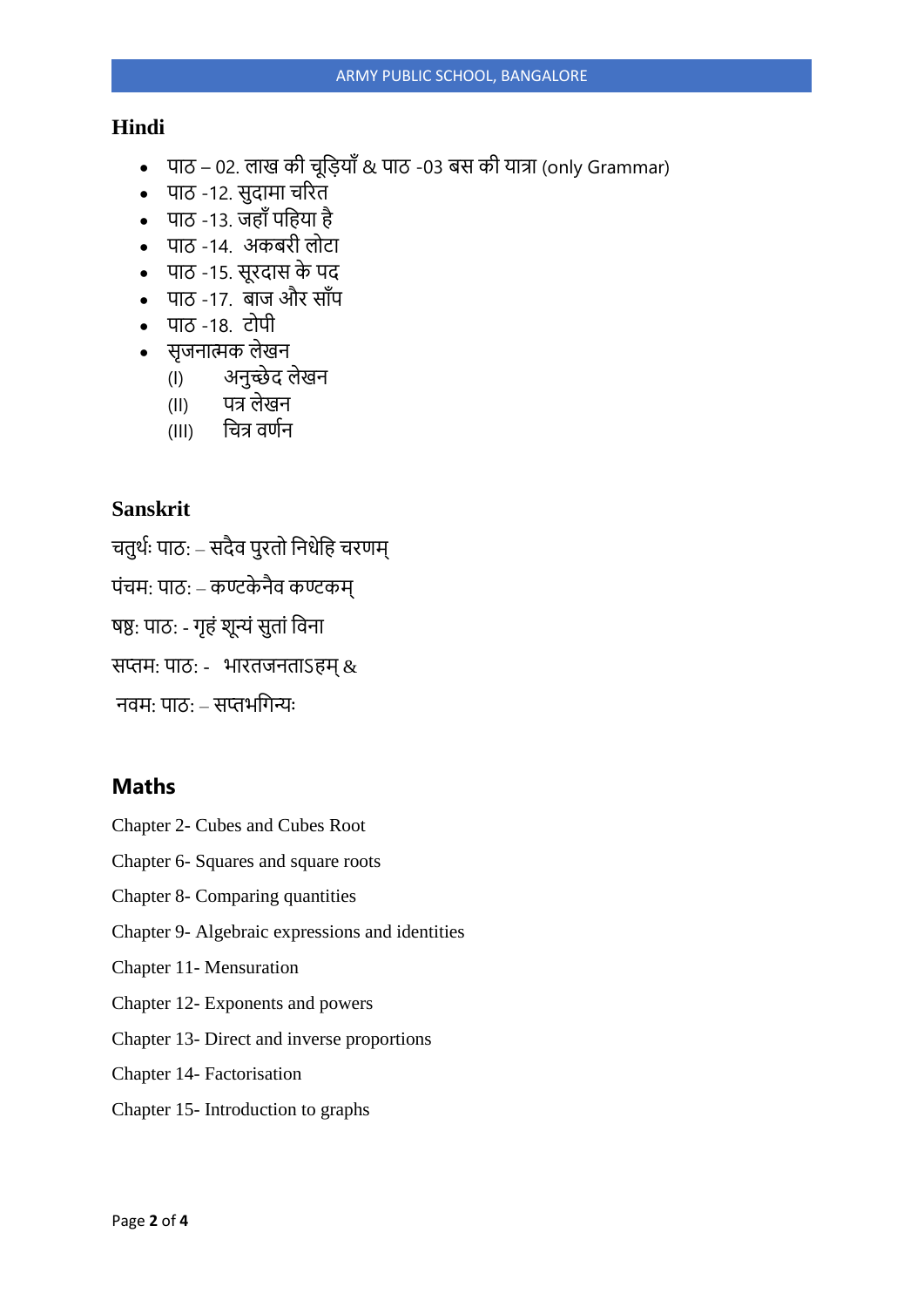## **Science**

Chapter 9: Reproduction in Animals Chapter 10: Reaching the Age of Adolescence Chapter 11: Force and Pressure Chapter 14: Chemical Effects of Electric Current Chapter 15: Some Natural Phenomena Chapter 16: Light

#### **Social Science**

#### History

- Chapter 5. When People Rebel 1857 and After
- Chapter 6. Weavers, Iron Smelters and Factory Owners
- Chapter 7. Civilising the "Native", Educating the Nation
- Chapter 9. The Making of the National Movement: 1870s–1947
- Chapter 10. India After Independence

Geography

- Chapter 2: Land, Soil, Water, Natural Vegetation and Wildlife Resources
- Chapter 4: Agriculture
- Chapter 5: Industries
- Chapter 6: Human Resources

Civics

- Chapter 5: Judiciary
- Chapter 6: Understanding Our Criminal Justice System
- Chapter 9: Public Facilities
- Chapter 10: Law and Social Justice

#### **Computer Science**

Chapter 2: Tables in Microsoft Access

Chapter 3: More Features in Ms-Access